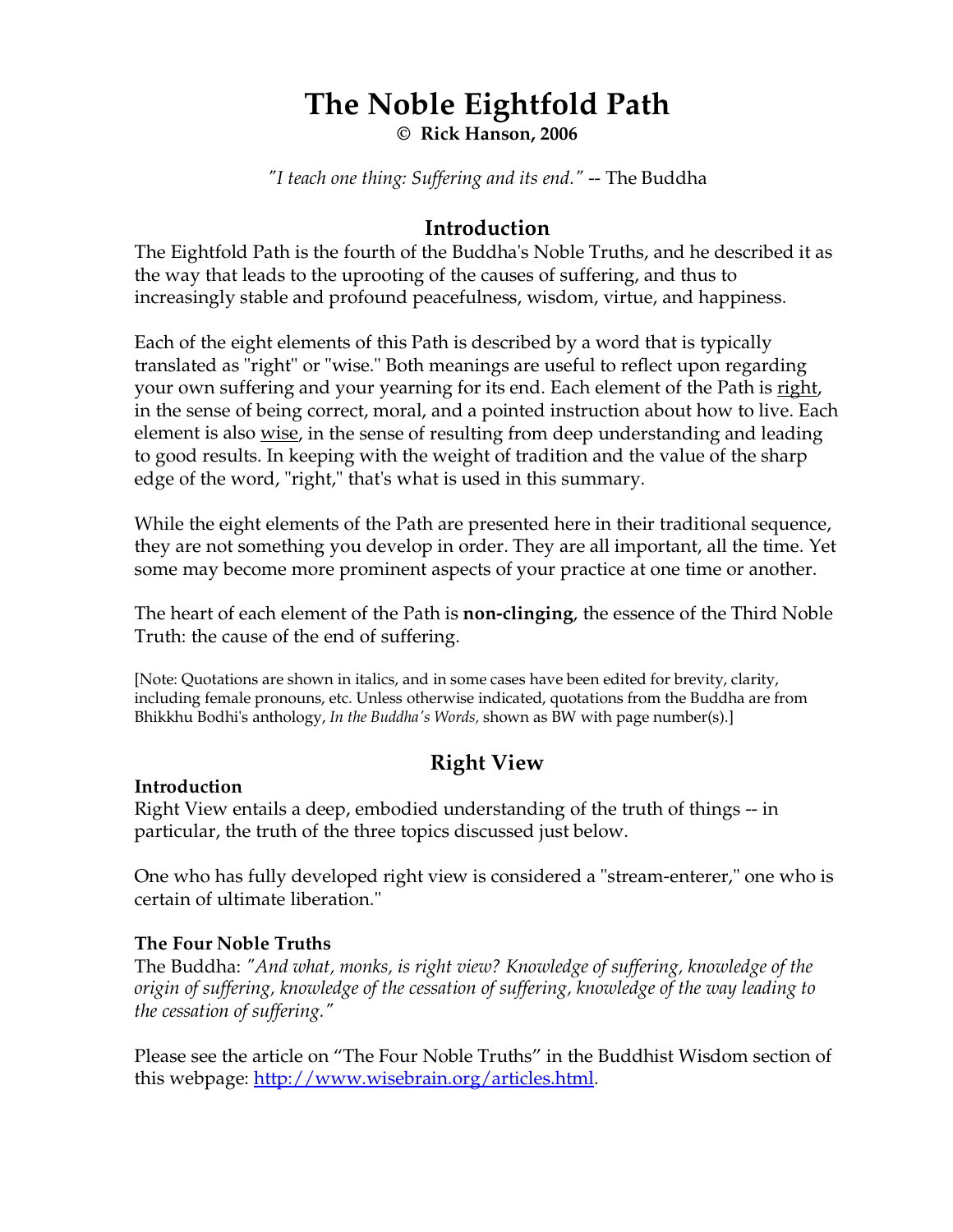#### **The Unwholesome and the Wholesome**

Right view also entails understanding what is unwholesome and avoiding it, and understanding what is wholesome and doing it.

What did the Buddha say were the causes of the unwholesome? They are any and all forms of greed, hatred, delusion, and the belief in a separate self.

What did the Buddha say were the causes of the wholesome? They are equanimity and renunciation, compassion and lovingkindness, wisdom, and releasing the "conceit" of self.

You might like to consider the causes of the wholesome and unwholesome as they occur in your own mind and life. For example, you could take a day or a week and investigate one cause in particular, such as all the manifestations of greed in your mind - or alternately, all the manifestations of compassion.

## **The Chain of Dependent Origination**

Last, right view means understanding what the Buddha called "the chain of dependent origination."

In its essence, this means simply understanding that everything is the result of causes, a restatement of the law of karma. In personal terms, this means that if you foster certain causes in your life, good things will result for you and others; on the other hand, if you foster other causes, bad things will result. Wisdom is knowing which is which!

In the formal, detailed statement of the chain of dependent origination, the Buddha gave a complex, circular, intertwining, and sometimes mind-boggling description of why things are the way they are. This description can be daunting at first glance. Take your time with it, and learn more about what the specific terms mean that the Buddha uses. Its depth and power will become clearer for you, and probably very useful. This is the chain, with thirteen links:

• "Taints" (sensual desire, ignorance, and sheer existence) lead to:

• Ignorance (not realizing the Four Noble Truths; presuming a separate self), leading to:

• "Volitional formations" (wholesome and unwholesome intentions expressed through the body, speech, or mind), leading to:

• Consciousness (linked to the five bodily senses and the mind), leading to: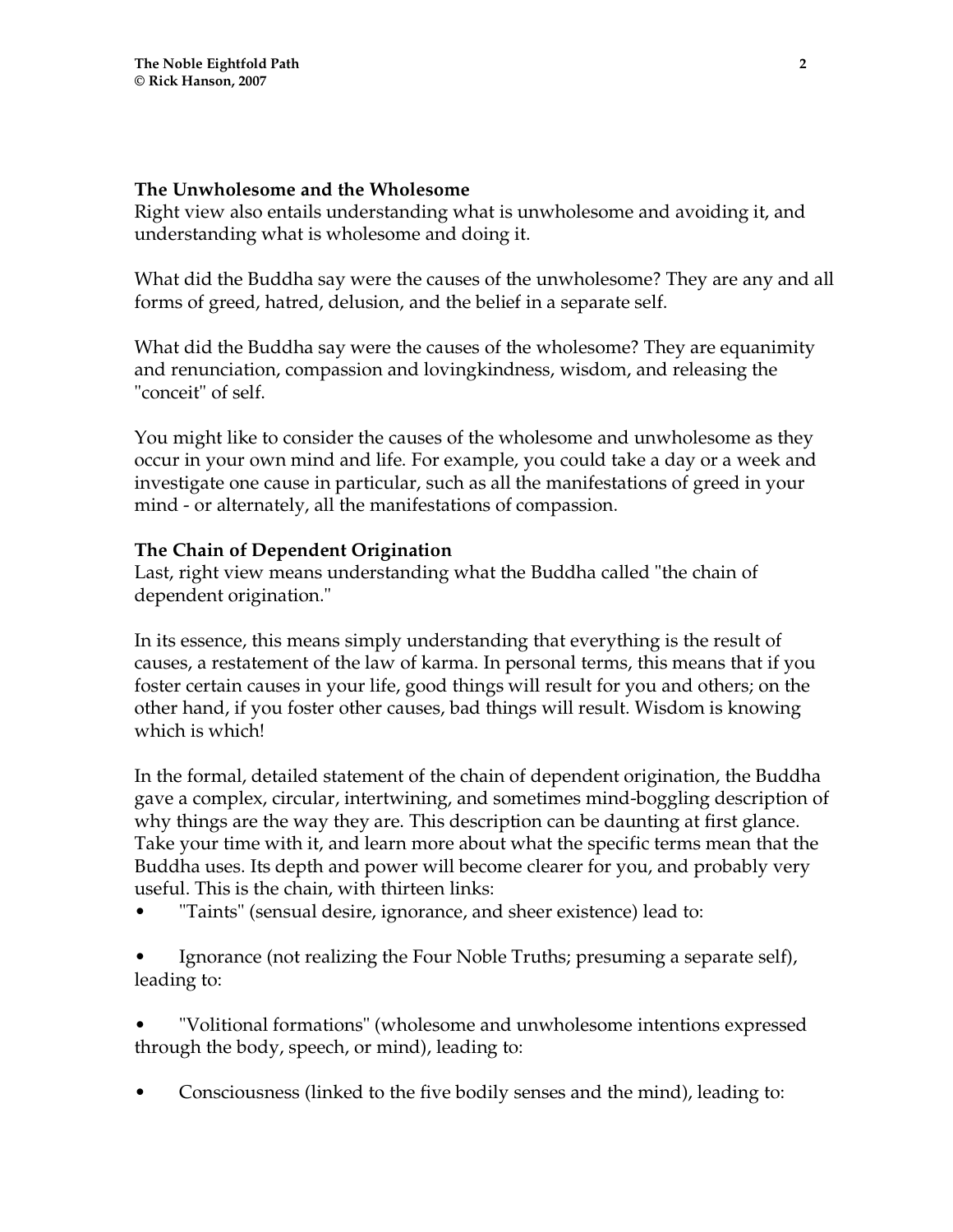• "Name-and-form" (the cognitive and physical aspects of individual existence), leading to:

The six sense bases (sight, touch, mind, etc.), leading to:

• Contact (the meeting of three things: a sense organ, an object appropriate to that organ, and the consciousness associated with that organ; with the five senses and the mind, there are six types of contact), leading to:

• Feeling (meaning not emotion, which is a "mental formation," but the tone of an experience as pleasant, unpleasant, or neutral), leading to:

• Craving (for forms, for mental phenomena, etc.), leading to:

• Clinging (to sensual pleasures [including avoiding pain], to views, to rites and rituals, and a sense of separate self), leading to:

• Existence (in one of the realms of Buddhist cosmology, ranging from hells to heavens), leading to:

- Birth (through reincarnation, in one of those realms of existence), leading to:
- Aging and death, and then carrying karmic tendencies which are:
- Taints . . . . . . . . . . . . . . . . . . .

There are repetitions and feedback loops within the chain of dependent origination. That means you can change your fate at many "links" within the chain. In particular:

• Reducing ignorance sends huge positive ripples through the whole system.

• If you can have equanimity toward your feeling reaction - toward whether something is pleasant, unpleasant, or neutral - you can interrupt the tendency toward craving, clinging, etc.

# **Right Intention**

## **Introduction**

This is sometimes translated as "right resolve," which conveys the determination, firmness of aim, heartfelt conviction, and persistence that are central to right intention.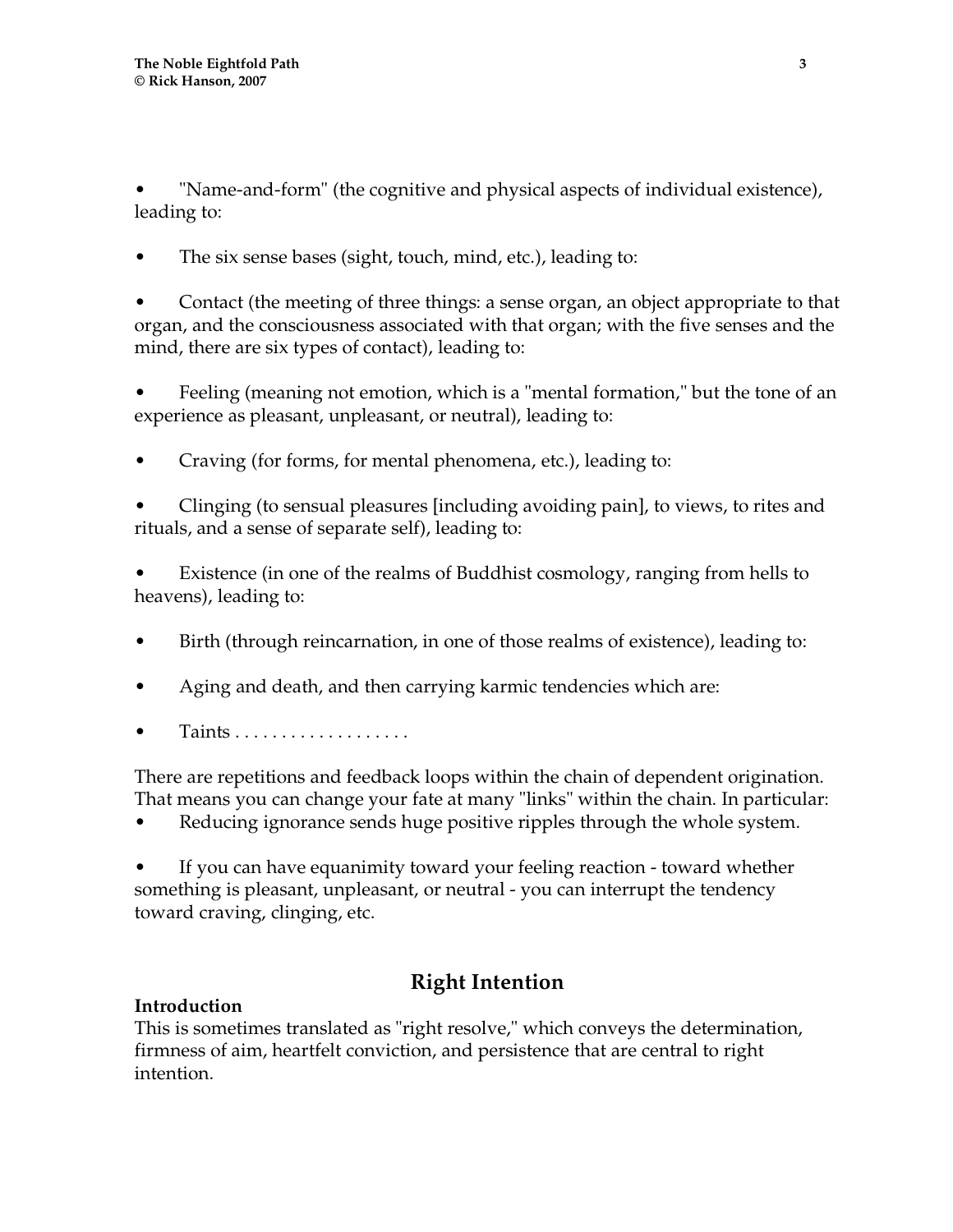#### **Intention of harmlessness**

This is a broad aim of not causing pain, loss, or destruction to any living thing. At a minimum, this is a sweeping resolution to avoid any whit of harm to another human being. The implications are far-reaching, since most of us participate daily in activities whose requirements or ripples may involve harm to others (e.g., use of fossil fuels that warms the planet, purchasing goods manufactured in oppressive conditions). Further, in American culture there is a strong tradition of rugged individualism in which as long as you are not egregiously forceful or deceitful, "let the buyer beware" on the other side of daily transactions; but if your aim is preventing any harm, then the other person's free consent does not remove your responsibility.

Taking it a step further, to many, harmlessness means not killing bothersome insects, rodents, etc. Even as you feel the mosquito sticking its needle into your neck. And to many, harmlessness means eating a vegetarian diet (and perhaps forgoing milk products, since cows need to have calves to keep their milk production flowing, and half of those calves are male, who will eventually be slaughtered for food).

Nonetheless, we need to realize that there is no way to avoid all harms to other beings that flow inexorably through our life. If we are to eat, we must kill plants, and billions of bacteria die each day as we pass wastes out of our bodies. If we get hired for a job, that means another person will not be.

But what we can do is to have a sincere aspiration toward harmlessness, and to reduce our harms to an absolute minimum. And that makes all the difference in the world.

#### **Intention of non-ill will**

Here we give up angry, punishing reactions toward others, animals, plants, and things. If such attitudes arise, we resolve not to feed them, and to cut them off as fast as we can.

Please see the article on "Ill Will to Good Will" in the Buddhist Wisdom section of this webpage: <u>http://www.wisebrain.org/articles.html</u>.

## **Intention of renunciation**

Renunciation is founded on a disenchantment with the world and with experience, based on right view. You see through all the possibilities of experience: you see their ephemeral, insubstantial, empty qualities, no matter how alluring or seemingly gratifying. You see the suffering embedded in the experience, the "trap," as the Buddha put it. And you see the happiness, peace, and love available in not chasing after pleasure or resisting pain.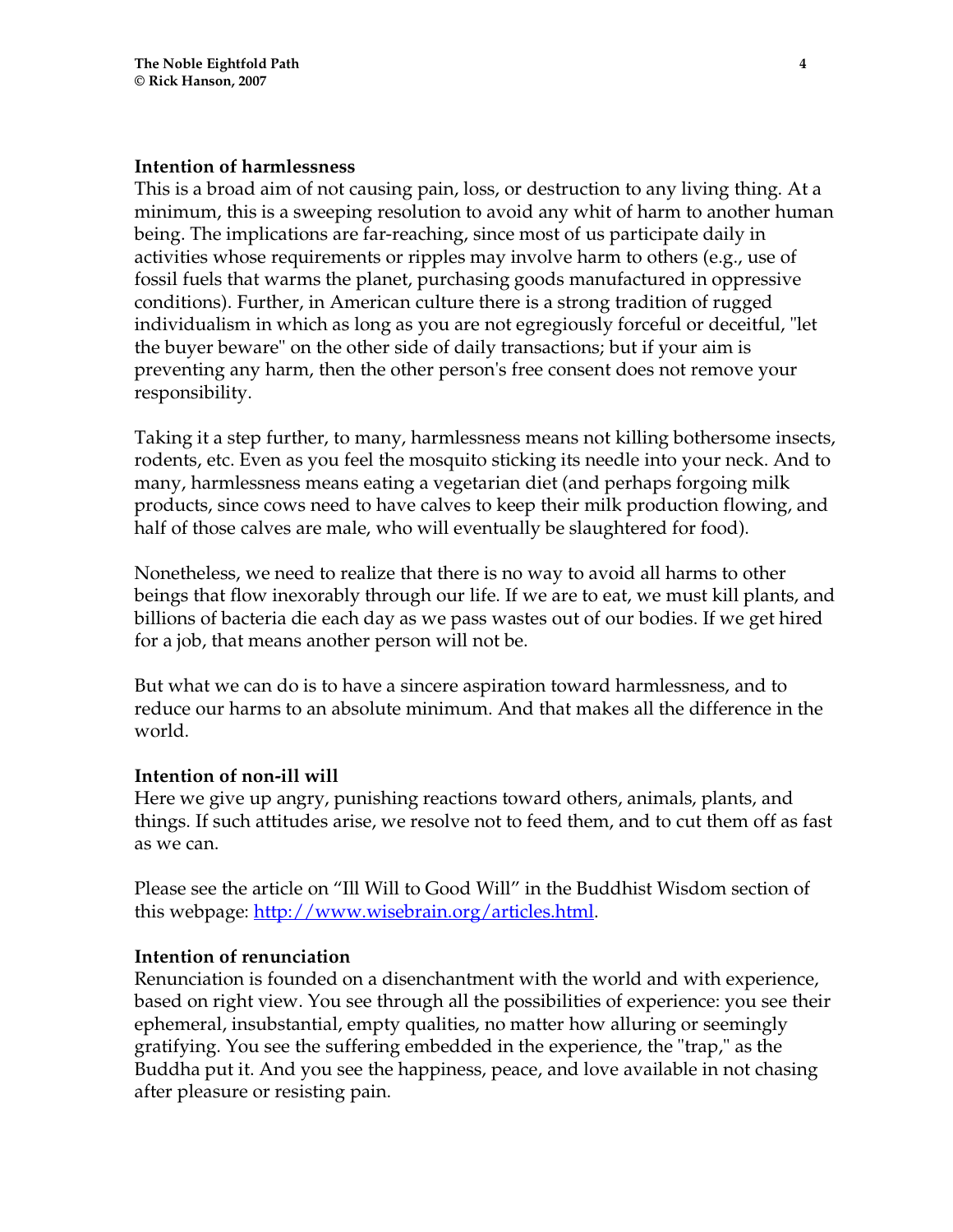Based on this clear seeing, you align yourself with the wisdom perspective and with the innate, prior, always already existing wakeful, pure, peaceful, and radiant awareness within yourself. In so doing, you renounce worldly things and worldly pleasures. If they pass through your awareness - a sunset, a child's smile, chocolate pudding, Beethoven's  $9<sup>th</sup>$  - fine; just don't cling to them as they disappear as all experiences do.

Renunciation is NOT asceticism, or privation for privation's sake. It is a joyous union with the path of happiness that happens to include a relinquishing, casting off, abandoning, walking away from any seeking at all of worldly gratifications.

At its heart, renunciation is simple: we just let go. Ajahn Chah: *"If you let go a little, you will have a little happiness. If you let go a lot, you will have a lot of happiness. If you let go completely, you will be completely happy."* 

# **Right Speech**

## **Abstinence from false speech**

Do not knowingly say what is not true. But note that this does not mean you have to tell people everything. The Buddha said that whatever we say should pass three tests at a minimum, and often a fourth: Is it true? Is it useful? Is it timely? (And the fourth: Is it welcome?)

## **Abstinence from malicious speech**

This links to the intention of non-ill will. Malice has to do with intention, but those intentions are often unconscious or fleeting. If you are about to say something but you're getting a funny feeling, you probably shouldn't say it.

## **Abstinence from harsh speech**

"Harsh" is a matter of both content and tone. Sometimes the best course is to say something that is true, useful, and timely - even if not welcome - and the art is to say it in a clean way. Imagine a video camera is recording you and will be played back later; act in such a way that you will not squirm but will feel at peace with what you see. Or try out what you might say (or write) with others and get their feedback about harshness, including some that might just be leaking through in spite of your filters.

## **Abstinence from idle chatter**

This probably originated as an admonition to monks and nuns, but it is also worth considering in householder life. How much of the time are we jabbering away to no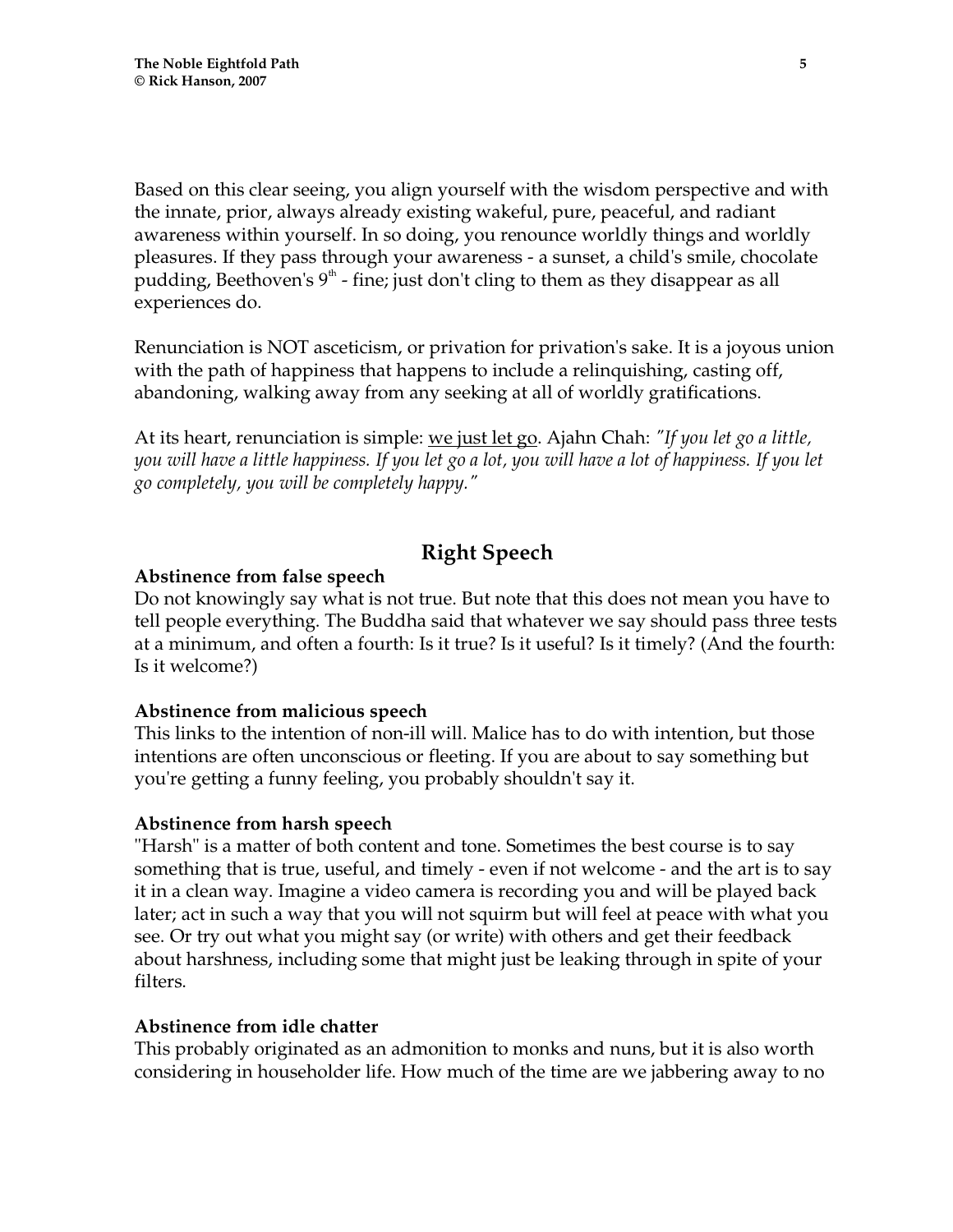good purpose - not even our own well-being - wasting time and energy, consuming the attention of others, avoiding what's really important?

#### **Extending these standards to thought**

Much thought is internal speech: the verbal processes of the mind. Consider abstaining from false, malicious, harsh, or idle thinking!

# **Right Action**

#### **Introduction**

These are restatements of three of the five basic precepts.

## **Abstinence from the destruction of life**

At a minimum, this means not killing human beings through murder or through war. For example, unlike other major religions, there has never been a war in the name of the Buddha.

It is also often taken to mean (especially for monks and nuns) not eating meat from an animal that was killed specifically to feed you; on the other hand, if (hypothetically) a chicken were killed for a family's dinner and some meat was leftover and placed in a nun's begging bowl, she could eat it.

As with the intention of non-harming, the literal meaning of the abstinence from the destruction of life has far-reaching implications. Do you never eat vegetables that have been raised with pesticides? How about vegetables grown organically with pesticide control via the introduction of bugs that eat (and kill) pests? How about vegetables with no pest control at all but harvested by people who can't help but crush tiny insects as they walk about the fields wearing leather shoes? Since absolute harmlessness is impossible, the question of balance is a serious one.

## **Abstinence from taking what is not given**

Beyond the obvious action of not stealing, it's interesting to reflect on broader notions of not taking what is not freely offered. What about glancing at a letter sitting out on another person's desk; were its contents freely offered to you? Or looking at the photo of an actress sunbathing snapped by a paparazzi; did she offer you her image voluntarily? There's \$10 lying on the sidewalk: do you pick it up?

## **Abstinence from sexual misconduct**

Obviously, this means not engaging in infidelity, rape, molestation, or incest; for monks and nuns it goes farther and includes touch, being alone with a member of the opposite sex, etc.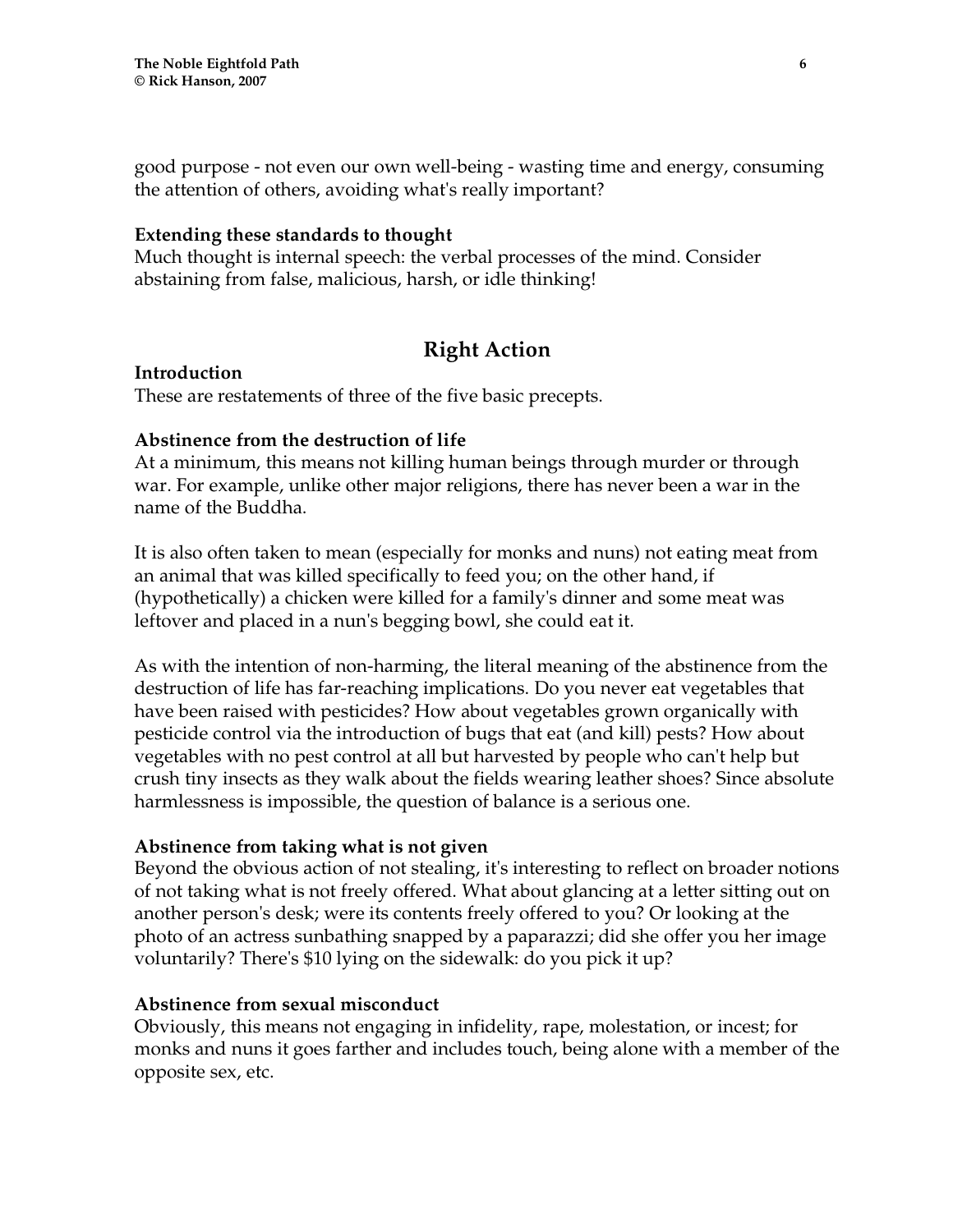But there are also realms of sexuality that involve shades of gray. For example, when is sexual exploitation involved in seduction or even flirting? We often know in our bones if we are starting to cross a line in which we are using another person for our own purposes, especially if there is any element of deception - but sometimes it's not so clear. How about cajoling or pressuring our mates for sex when they'd rather go to sleep; is that misconduct?

Or consider viewing pornography. If you believe the people in the images are being exploited in some way - even if their participation is ostensibly voluntary - are you engaging in sexual misconduct if you participate in their exploitation by buying the magazine or simply clicking onto the website?

Practice is about wrestling with these questions mindfully, with a skeptical eye on the element of clinging, not robotically adhering to some fixed rule. If there is any whiff of clinging, grasping, or aversion in the action, it's probably best avoided - and this applies to each of the elements of the Eightfold Path.

# **Right Livelihood**

## **Introduction**

Some of the Buddha's general instructions on householder life are included here, particularly as they pertain to making a living or accumulating wealth. Obviously, many of the considerations of right livelihood and family life would not apply to monks or nuns, who are "homeless," celibate, do not handle money or own property, and never ask for payment of any kind.

## **Avoiding Wrong Livelihood**

The Buddha talked about many of the central themes of his teaching in terms of their negation, such as impermanence, not-self, and non-clinging. He did the same in his explicit description of what constitutes right livelihood:

*"These five trades should not be taken up: trading in weapons, living beings, meat, intoxicants, poisons."* [BW, 126]

## **The Sources of Welfare and Happiness in the Present Life**

Additionally, the Buddha offered guidance for how a householder should engage the world that have clear implications for right livelihood.

*"Four things lead to the welfare and happiness of a family man or woman:* 

*• The accomplishment of persistent effort - Whatever may be the means by which a person earns a living, he or she is skillful and diligent.*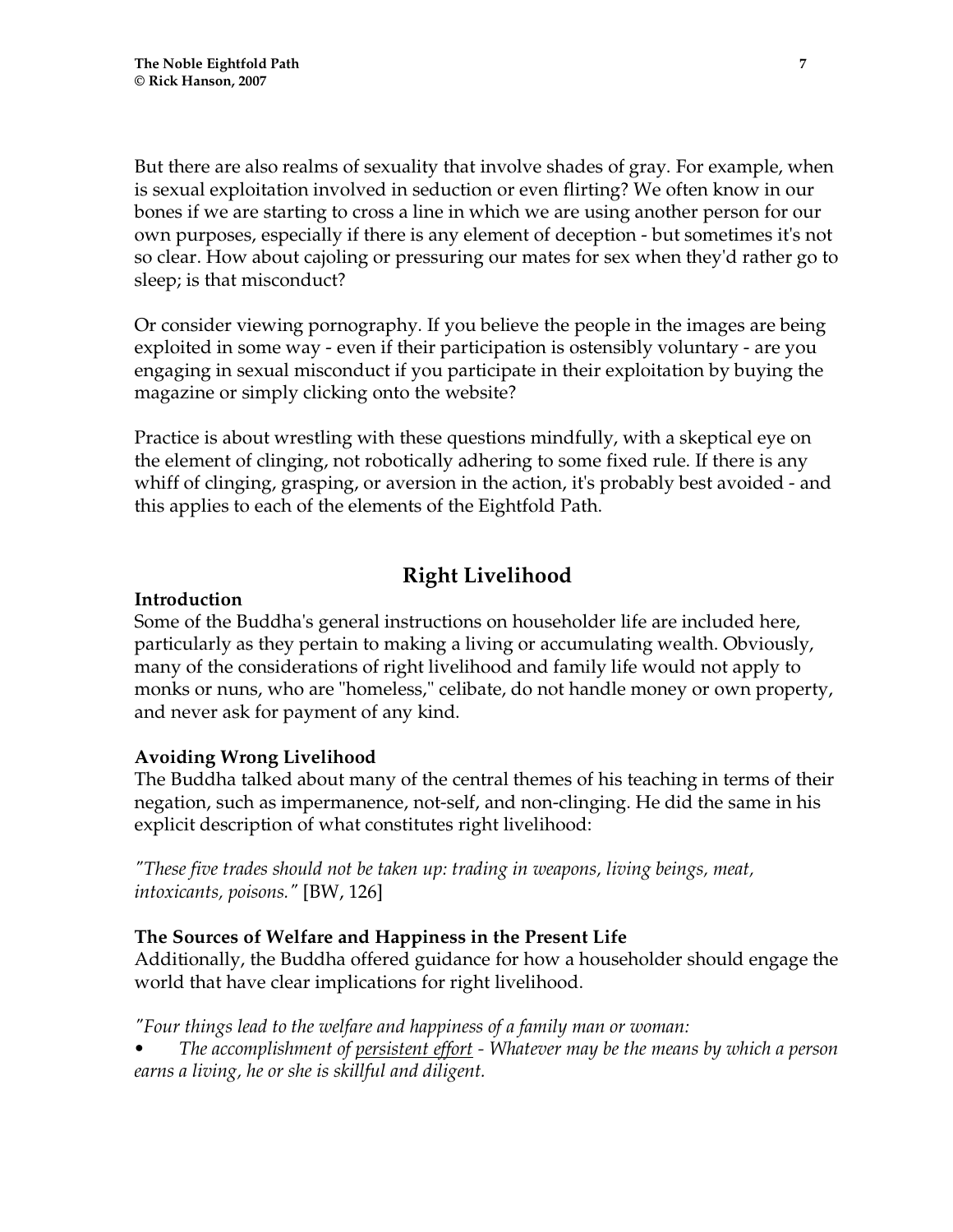*• The accomplishment of protection - The person sets up protection and guard over the wealth acquired by energetic striving, amassed by the strength of his or her arms, earned by the sweat of his or her brow, righteous wealth righteously gained.* 

*• Good friendship - Wherever one dwells, one associates with people who are of mature virtue and accomplished in faith, moral discipline, generosity, and wisdom, and converses with and emulates them.* 

*• Balanced living - A person knows his or her income and expenditures and leads a balanced life, neither extravagant nor miserly, so that income exceeds expenditures rather than the reverse. Just as a goldsmith or his apprentice, holding a up a scale, knows, 'By so much it has dipped down, by so much it has tilted up,' so a family man or woman leads a balanced life."* [BW, 124-125]

*"Four other things also lead to a family man's or woman's welfare and happiness in the present life: accomplishment in faith, moral discipline, generosity, and wisdom:* 

*• Accomplishment in faith - The person places faith in the enlightenment of the Buddha* 

*• Accomplishment in moral discipline - The person keeps the five basic precepts (no killing, stealing, sexual misconduct, false or harmful speech, or intoxicants leading to carelessness)* 

*• Accomplishment in generosity - The person dwells at home with a mind devoid of the stain of stinginess, freely generous, open-handed, delighted in relinquishment, devoted to charity, delighting in giving and sharing.* 

*• Accomplishment in wisdom - The person possesses the wisdom that sees into the arising and passing away of phenomena, that is noble and penetrative and leads to the complete destruction of suffering."* [BW, 125-126]

Note the framing of faith, morality, etc. as **accomplishments**, as character traits in which one can become increasingly effective, skillful, and masterful. This reflects the fundamental theme in Buddhism of a progressive process of growing skillfulness. In other words, we all have the opportunity for spiritual realization - even of the highest sort - and we are the ones who are responsible for making use of that opportunity.

## **The Proper Use of Wealth**

*"With wealth acquired by energetic striving, amassed by the strength of his or her arms, earned by the sweat of his or her brow, righteous wealth righteously gained, the noble disciple undertakes four worthy deeds:*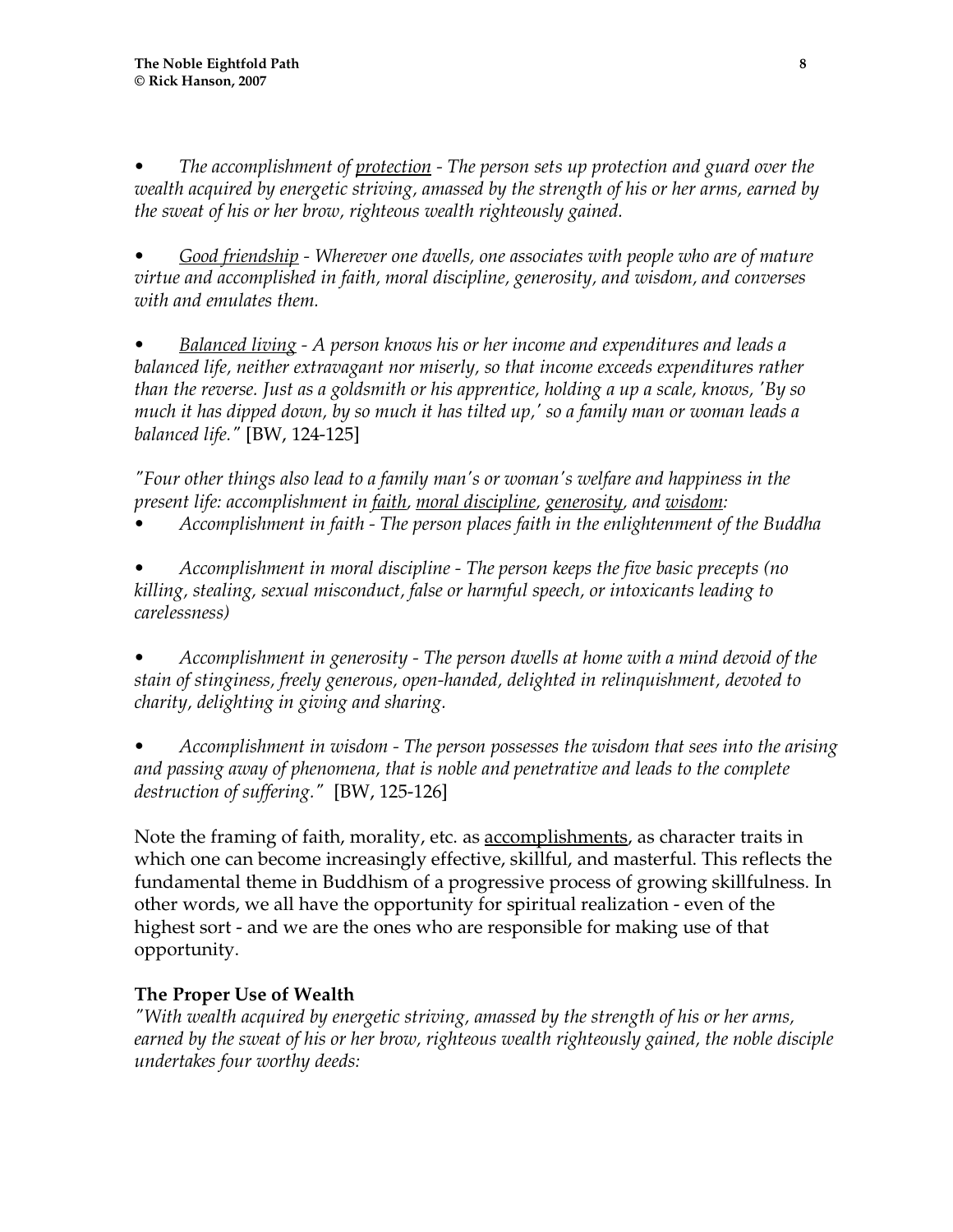*• He makes himself happy and pleased and properly maintains himself in happiness, and he does the same for his parents, wife and children, workers and servants, and friends and colleagues.* 

*• He makes provisions against the losses that might arise on account of fire and floods, kings and bandits and unloved heirs; he makes himself secure against them.* 

*• He makes the five kinds of offerings: to relatives, guests, ancestors, the king, and the devas [religious spirits].* 

*• He establishes a lofty offering of alms to those ascetics and Brahmins [noble beings] who refrain from vanity and negligence, who are settled in patience and gentleness, who are devoted to taming themselves, to calming themselves, and to attaining Nibbana - an offering that is heavenly, resulting in happiness, conducive to heaven.* 

For anyone whose wealth is expended on other things apart from these four worthy deeds, that *wealth is said to have to waste, to have been squandered and used frivolously. But for anyone whose wealth is expended on these four worthy deeds, that wealth is said to have gone to good use, to have been fruitfully applied and used for a worthy cause."* [BW 126-127 ]

# **Avoiding the Dissipation of Wealth**

*"Wealth has four sources of dissipation: womanizing, drunkenness, gambling, and evil friendship."* [BW 125 ]

# **The Happiness of a Householder**

*"There are four kinds of happiness which may be achieved by a layperson who enjoys sensual pleasures, depending on time and occasion:* 

*• The happiness of possession - When a person thinks, 'I possess wealth acquired by energetic striving, amassed by the strength of his or her arms, earned by the sweat of his or her brow, righteous wealth righteously gained,' he or she experiences happiness or joy.* 

*• The happiness of enjoyment - When a person thinks, 'I enjoy my wealth and do meritorious deeds,' he or she experiences happiness or joy.* 

*• The happiness of freedom from debt - When a person thinks, 'I am not indebted to anyone to any degree, whether small or great,' he or she experiences happiness or joy.* 

*• The happiness of blamelessness - When a person thinks, 'I am endowed with blameless conduct of body, speech, and mind,' he or she experiences happiness or joy."* [BW 127-128]

# **How to Cultivate Right Livelihood**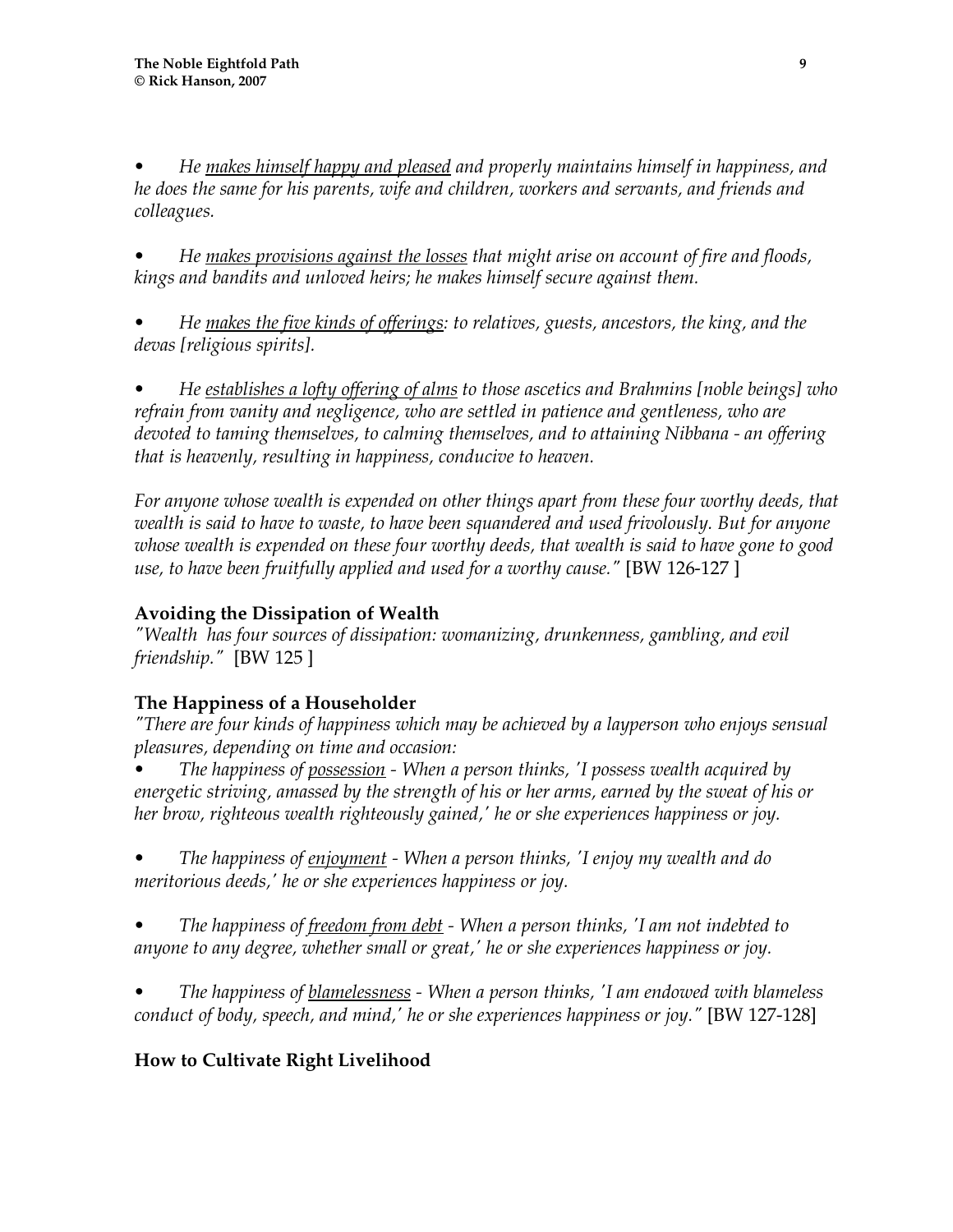• Mindfulness of the body - By remaining aware of the body, you can stay present with the people and the activities involved in your work.

• Not clinging to self - By relaxing attachment to "me and mine," by not getting identified with views, by seeing oneself and others as simply parts of one whole thing, then one will be more likely to be caring and moral in one's work.

• Avoiding harms to oneself and others - We typically focus on avoiding harms that have to do with outcomes, with the results of our work, and that is certainly good. Additionally, consider avoiding the harms that have to do with the process or manner of our work, such as how we represent ourselves in the world, or do business, or speak with customers or colleagues.

• Tend to the mental dimension - Note the frequent reference to blameless conduct of mind. It's relatively easy to act well in one's speech and outward behavior. But being blameless in thought or inner feeling: hmm, that is a much greater challenge - yet having a blameless mind will probably bring much greater benefit to you and others than blameless speech or behavior.

• Focus on the fundamental causes (and that's all anyone can really do): *"Buddhism teaches us to make earnest efforts in the things we do, but our actions should not be mixed with desire. They should be performed with the aim of letting go and realizing nonattachment. We do what we need to do, but with letting go. We do our work according to our responsibilities [rather than because of a wish to get something]. If we act like this, we can be at ease. . . . It's a matter of making causes. If the causes are good, the result is bound to be good. If we think like this, there will be lightness of mind. This is called right livelihood."*  Ajahn Chah, Being Dharma, pps. 118-119

# **Right Effort**

## **Introduction**

Right Effort is one of the three elements of the Path that focus particularly on your internal states of being (the others are Right Mindfulness and Right Concentration).

## **Preventing and Abandoning the Negative, Cultivating and Maintaining the Positive**

*"And what, monks, is right effort? Here, monks, a person generates desire for the nonarising of unarisen evil unwholesome states; he or she makes an effort, arouses energy, applies his or her mind, and strives. He or she generates desire for the abandoning of arisen evil unwholesome states . . . He or she generates desire for the arising of unarisen wholesome states . . . . He or she generates desire for the continuation of arisen wholesome states, for their nondecline, increase, expansion, and fulfillment by development; he or she makes an effort arouses energy, applies his or her mind, and strives. This is called right effort."*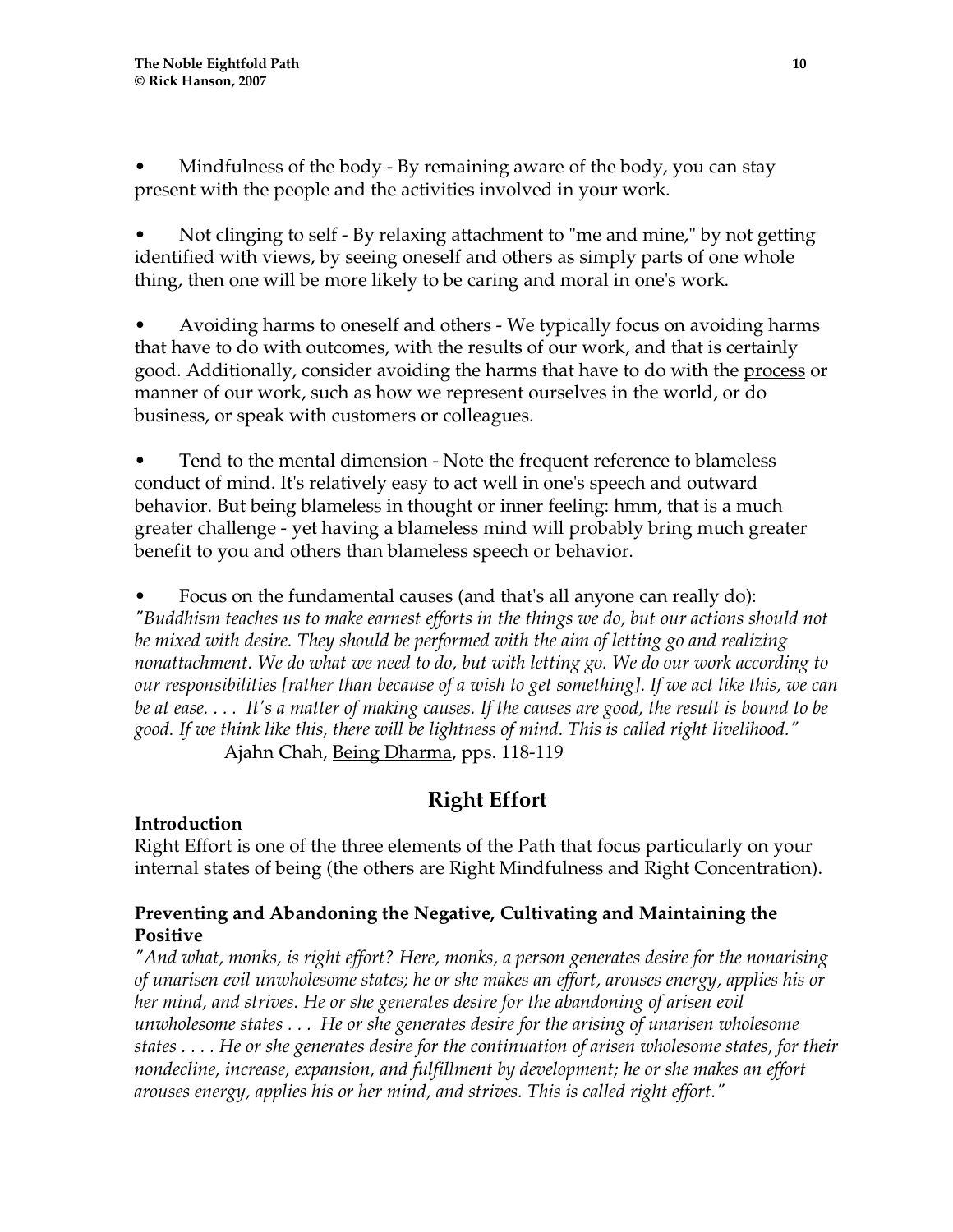[BW, 239]

## **Unwholesome States**

At root, these are conditions of greed, hatred, and delusion -- even in their subtlest forms. Such states also encompass sloth and torpor, restlessness and remorse, and doubt (from the Five Hindrances), and wrong view (e.g., belief in a self). These are considered "evil" because they lead to bad results for oneself and others.

## **Wholesome States**

These include non-greed, non-hatred, etc., as well as more affirmatively described conditions of generosity, diligence, insight, wisdom, equanimity, lovingkindness, concentration, bliss, and joy.

## **Cultivating Your Garden**

Right Effort is an ongoing, conscious, and wholehearted application of energy and attention to cultivating the garden of your mind and heart. But what helps you - or *could* help you - keep weeding and pruning, planting and fertilizing, day after day after day? Each person has their own answers, but traditionally the Buddha offered three great resources (sometimes called refuges) to help you keep at the path of Awakening:

• The Buddha - Both as a wise teacher you can have general confidence in and as a symbol of the natural wisdom and goodness we all have at the core of our being

• The Dharma - Both the teachings of Buddhism, evaluated by each person for themselves, and ultimately, reality itself with all of its mysteries

• The Sangha - Both the vertical dimension of our teachers and the horizontal dimension of fellow practitioners gathered together on the path

# **The Noble Eightfold Path: Right Mindfulness**

© Rick Hanson, 2006 *"I teach one thing: Suffering and its end."* -- The Buddha

The Eightfold Path is the fourth of the Buddha's Noble Truths: the way that leads to the uprooting of the causes of suffering, and thus to increasingly stable and profound peacefulness, wisdom, virtue, and happiness. The heart of each element of the Path is **non-clinging**, the fundamental cause of the end of suffering.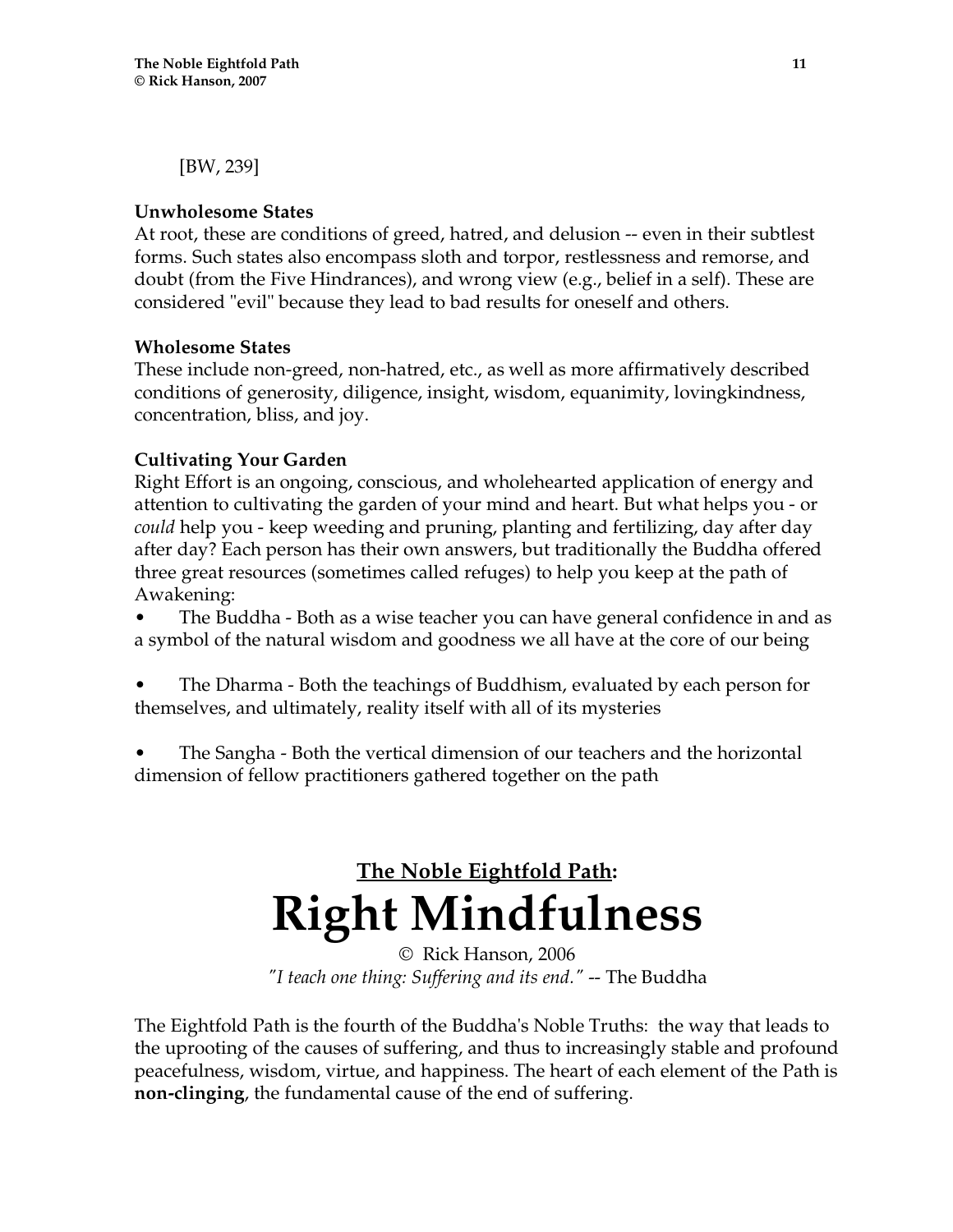# **Right Mindfulness**

## **Introduction**

Right Mindfulness is one of the three elements of the Path that focus particularly on your internal states of being (the others are Right Effort and Right Concentration).

## **What Is Mindfulness?**

Mindfulness is simply a continuous, non-judgmental, accepting awareness of your inner and outer world - especially your inner one: the flow of experience. It is a very grounded awareness, not some kind of lofty mystical state.

## **Why Be Mindful?**

Mindfulness feels good in its own right: relaxed, alert, and peaceful. Additionally, studies have shown that it lowers stress, makes discomfort and pain more bearable, reduces depression, and increases self-knowledge and self-acceptance. Mindfulness is required for the "observing ego" everyone needs for healthy functioning. It detaches you from reactions to see them with gentle clarity and perspective, helping you change old patterns and respond more skillfully. The mindful acceptance of a difficult experience, opening to it without resistance, often allows it to move on. Mindfulness brings you into the present, the only place you can ever be truly happy and free. All this is reason enough to cultivate this quality in our lives.

Further, the Buddha described mindfulness, when fully developed, as the direct path to enlightenment and the end of suffering:

*"This is the one-way path for the purification of beings, for the surmounting of sorrow and lamentations, for the passing away of pain and dejection, for the attainment of the true way, for the realization of Nibbana - namely, the four establishments of mindfulness.* 

*"What are the four? A person dwells contemplating the body in the body, ardent, clearly comprehending, and mindful, having subdued longing and dejection in regard to the world. He or she dwells contemplating feelings in feelings, ardent, clearly comprehending, mindful, having subdued longing and dejection in regard to the world. He or she dwells contemplating mind in mind, ardent, clearly comprehending, mindful, having subdued longing and dejection in regard to the world. He or she dwells contemplating phenomena in phenomena, ardent, clearly comprehending, mindful, having subdued longing and dejection in regard to the world."* 

[*In the Buddha's Words*., p. 281]

"Contemplating body in the body" (or feelings in feelings, etc.) means being simply aware of immediate, experiential phenomena <u>as it is</u> without conceptualization or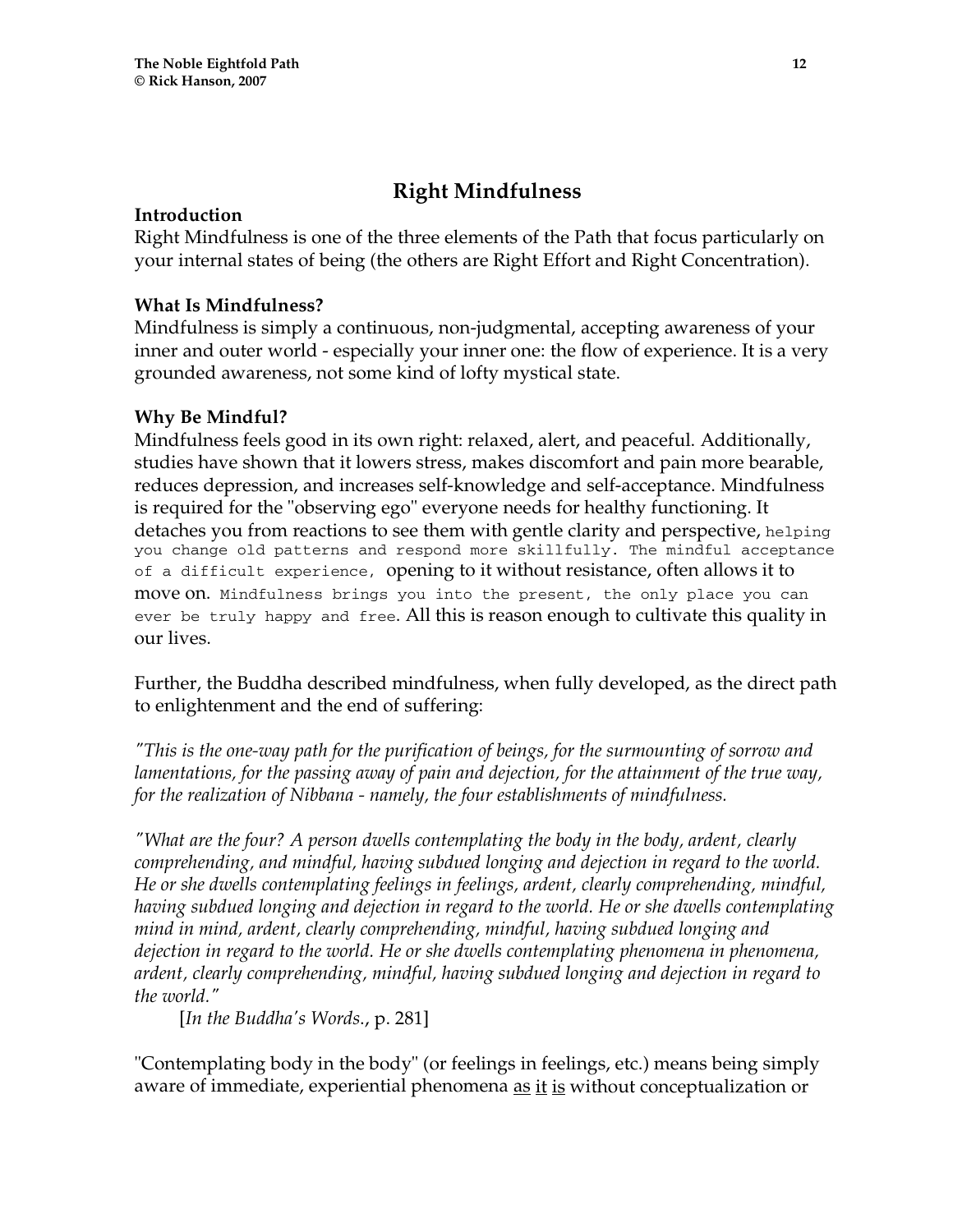commentary. Just the sensations of the rising breath in the belly. Just the subtle feeling of a sound being mildly unpleasant. Just the sense of consciousness being contracted or spacious. Just a single thought emerging and then disappearing. Just this moment. Just this.

This pure awareness - which becomes increasingly absorbed by its objects with growing concentration, to the point that there is vanishingly little difference between the observer and the observed (see the handout on Right Concentration) - is a kind of spotlight illuminating the nature of mind and reality in more and more breathtaking detail. This brings insight into the causes of suffering, and into the causes leading to the end of suffering. (In Pali - the language in which the teachings of the Buddha were first written down - the word for insight is "vipassana.")

Mindfulness is the counter to our habitual state of mind, which is beautifully characterized in this story: A renowned Thai meditation master was once asked what his take on the world was. His concise summary was, "Lost in thought."

Imagine being in a lovely and peaceful meadow, with a train full of thoughts and feelings and desires rolling by in the distance . . . Normally, as this train approaches we tend to become fascinated, drawn in some significant way, and we hop on board and get carried away  $\dots$  lost in thought.

On the other hand, mindfulness allows you to see the train coming but have the presence of mind . . . to stay in the meadow! And whenever you get swept along by the train, as soon as you notice that, whoosh, you return immediately to the peaceful meadow, to the refuge of mindfulness.

## **Where Is Mindfulness to Be Established?**

The Buddha named four "establishments, "foundations," or "frames of reference" of mindfulness (depending on how the original term is translated):

• Body, both as an objective entity and as a subjective experience of sensations, sights, sounds, smells, and tastes

• "Feelings" which mean not emotions but the tones of pleasant or unpleasant or neutral that come with every experience

"Mind," which means consciousness and states of consciousness

• "Phenomena," (sometimes translated as "formations") which means all the other contents of mind, including thoughts, emotions, desires, images, plans, inner conflicts, views, murky psychological dynamics, transference from childhood, etc.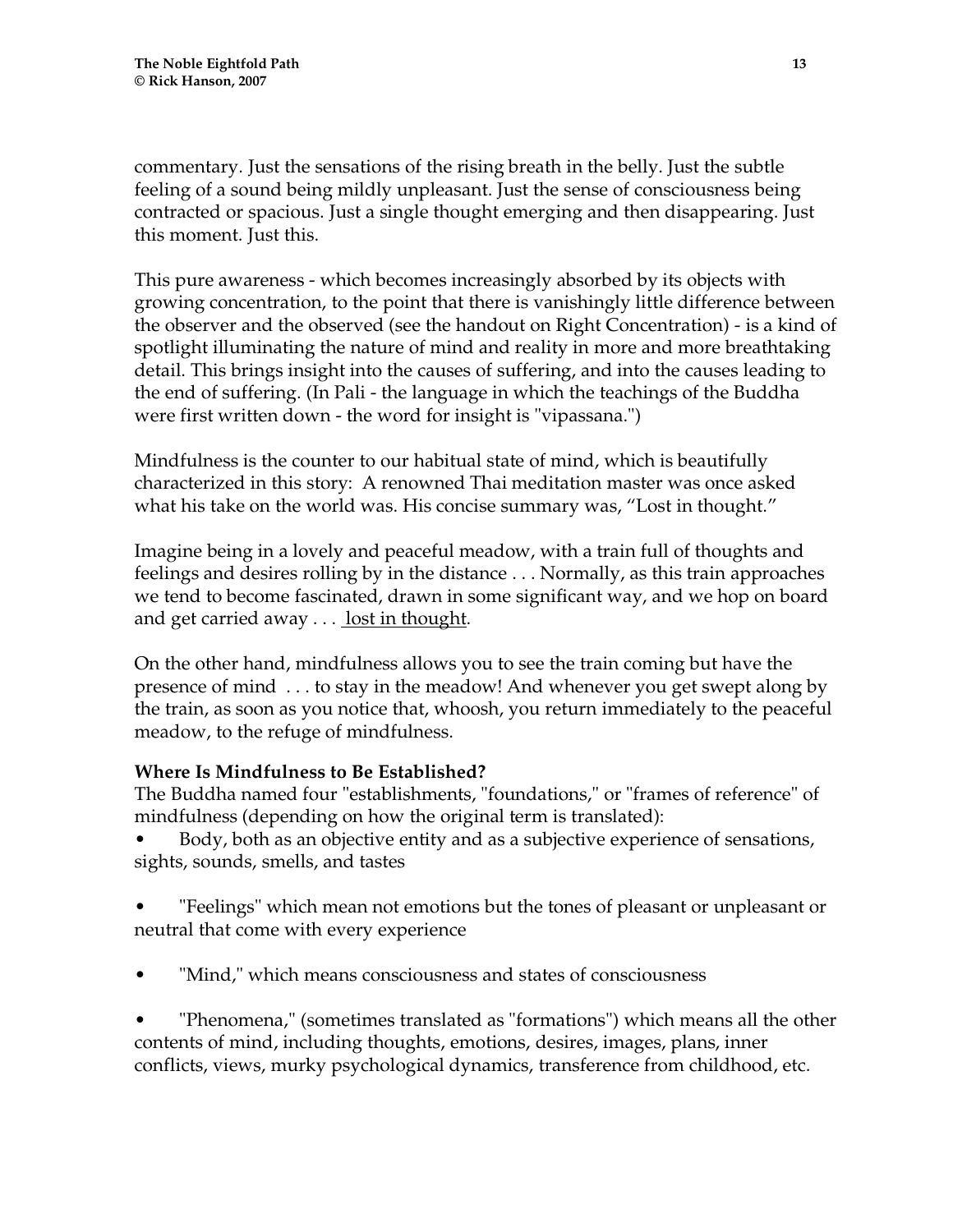## **Mindfulness in Meditation**

Meditation is the preeminent opportunity to practice and to cultivate mindfulness. This is a progressive process in which *" . . . the mind is steadied internally, quieted, brought to singleness, and concentrated,"* leading to liberating insight.

Buddhism is a 2500 year tradition of dedicated practitioners using skillful means to achieve these deepening states of awareness. And recently, research on the brain has both corroborated and enriched that tradition with findings that have practical implications for how to have meditation be as effective as possible.

Some of these findings are specific to steadying the mind . . . or to quieting it . . . or to bringing it to singleness . . . or to concentrating it. Others are more general, and these are presented in the rest of this article. Think of these as practical tools that you can pick and choose among to find whatever might be helpful.

## **Continuity of Mindfulness**

But mindfulness is not reserved just for some special period of meditation in the day, but is to become as continuous as possible, whether sitting, standing, walking, or lying down . . . or doing acts of the body, speech, or mind . . . . or answering the telephone, responding to emails, arguing with a family member, doing the crossword, eating, watching the news on TV, and so on.

Consider this story from the book, *Knee Deep in Grace* (p. 83), about Dipa Ma, the great Indian teacher - and housewife and grandmother:

*"Dipa Ma was a living example of how to live in this world, of how practice and the mundane activities of our day-to-day existence can be made one. She insisted that the practice be done all the time, and that we do the things we do throughout the day without making them into problems. Dipa Ma wanted to know, "How awake are you in your life? Are you just thinking about being mindful, or are you really doing it?" Dipa Ma said that even while she was talking, she was meditating. Talking, eating, working, thinking about her daughter, playing with her grandson---none of those activities hampered her practice because she did them all with mindfulness. "When I'm moving, shopping, everything, I'm always doing it with mindfulness. I know these are things I have to do, but they aren't problems. On the other hand, I don't spend time gossiping or visiting or doing anything which I don't consider necessary in my life."* 

For more information about ways to weave mindfulness throughout daily life, please see the article at www.WiseBrain.org/articles.html titled "Continuity of Mindfulness."

Some of the key factors promoting mindfulness are summarized below.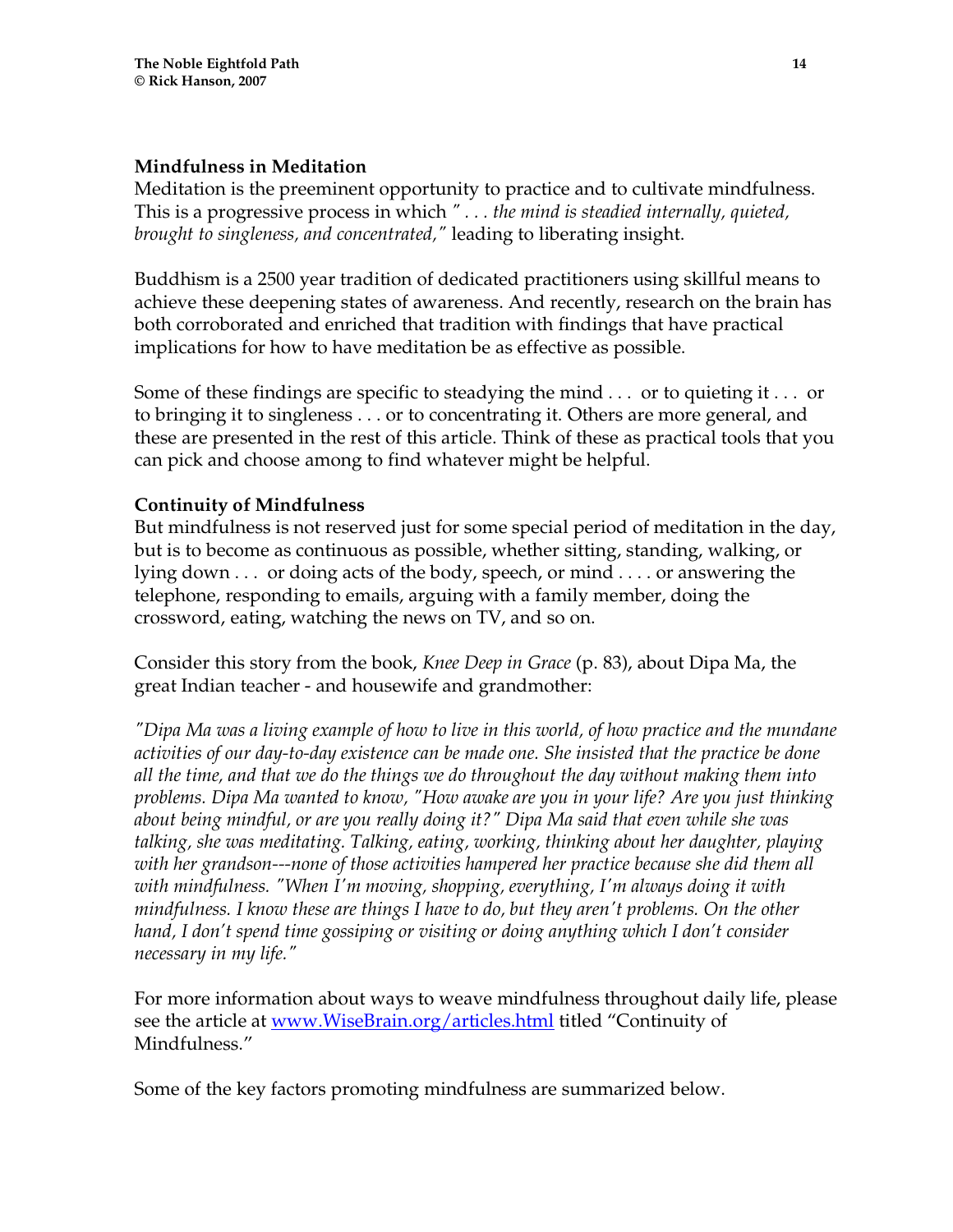## **Being Awake**

When you can, meditate during the times when you are maximally alert within your own sleep-wake cycle. (Of course, this is irrelevant on a retreat where you are meditating 10 or more hours a day.)

Minimize drains on your wakefulness, such as lack of sleep, fatigue, illness, hormonal conditions (e.g., thyroid problems), or depression.

In sum: take care of yourself. Pay attention to physical factors, rather than trying to muscle through them or beat yourself up for not being able to overcome them.

## **Being Alert**

Several factors increase alertness:

• Posture - Provides internal, somatosensory feedback to the reticular formations that lead to alertness. Being upright says to the mind: "Wake up!"

• "Brightening the mind" - Here you deliberately activate an internal sense of energizing and enlivening your mind. In physiological terms, this is probably linked to a surge of norepinephrine, which helps you feel both alert and relaxed.

This is distinct from epinephrine - adrenaline - which indeed wakes the whole body up, but also has a kind of jangly, fight-or-flight quality to it. And adrenaline decays into secondary metabolites that remain in the body for hours and have a stressful, disturbing quality to them.

Sometimes you may want to trigger an adrenaline-based surge of "darn it, focus, get here now!" in order to wake yourself up. But only in small doses, and consider the "brightening the mind" approach instead.

• Oxygen - Oxygen is to the brain what gas is to your car. By taking several deep breaths, you increase the oxygen saturation in your blood and thus "push the pedal" with your brain.

## **Feeling Safe**

To help us survive, the brain is naturally vigilant, routinely moving attention across the environment to look for threats. Feeling safe encourages the brain to withdraw the sentries from the battlements, so to say, and put them to work internally (e.g., keeping watch on the breath).

For example, there is the Buddha's recurring instruction to find a place of seclusion i.e., <u>safety</u> - and then sit down at the base of a tree - where he found his own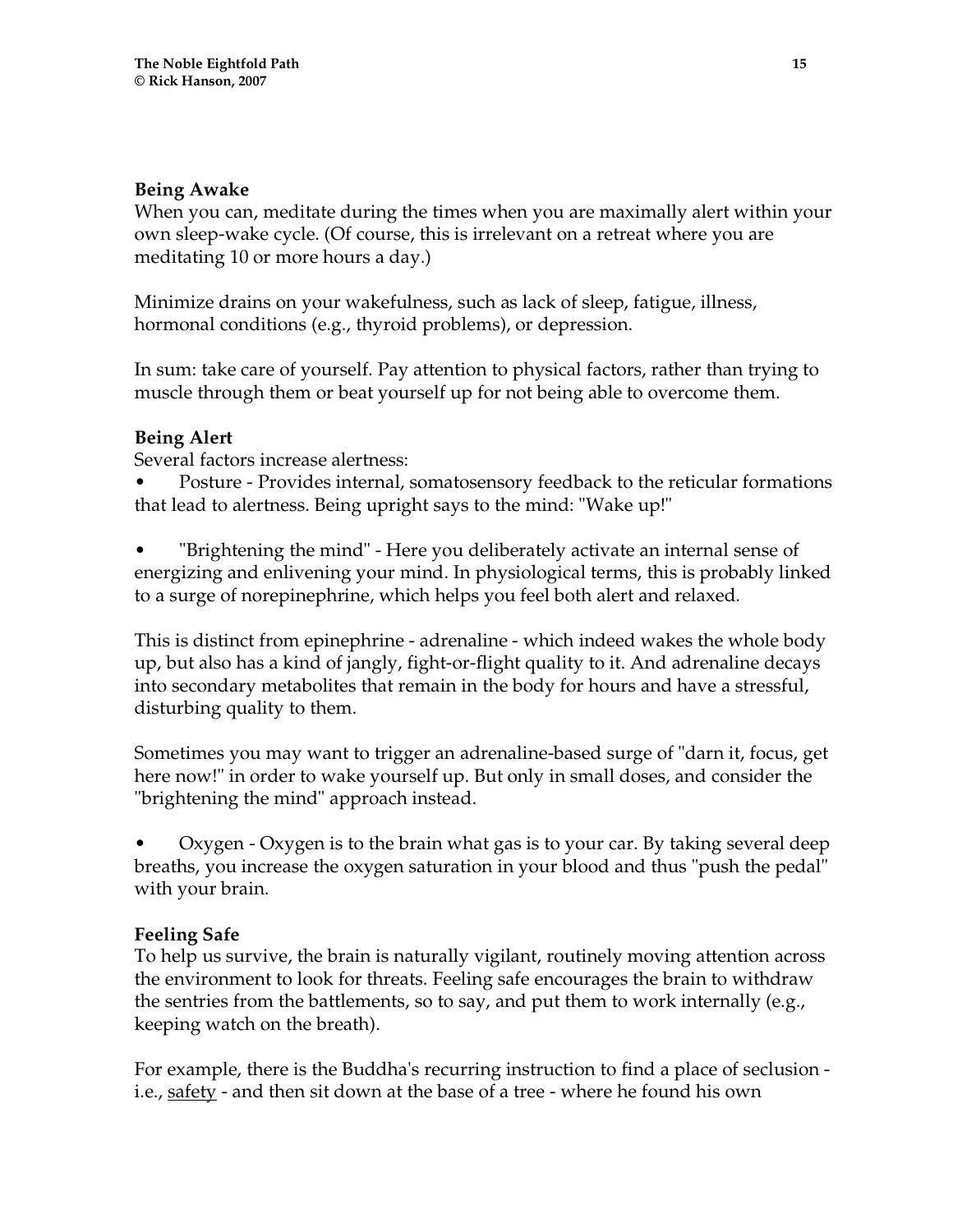enlightenment - with your back to it, protecting your most vulnerable flank. Other traditional practices help one get used to, and thus relax about, perceived threats such as meditating on the jungle side of a well or simply being alone in the forest at night. And some practices have a welcome side effect of helping one to overcome fears, even if that is not their primary purpose (e.g., charnel ground meditations, lovingkindness meditation).

Some methods for feeling safe:

- Diaphragm breathing
- Relaxing the body
- Imagery
- Taking refuge
- Disputing or detaching from worries or other views that make you anxious

## **Feeling Happy**

Commonly used Pali words that refer to positive emotions are "sukha" (happiness, contentment, tranquility) and "piti" (rapture, bliss). These are also two of the five factors that cultivate deep states of concentration, including those known as the "jhanas."

Positive feelings:

- Have vigor and pep, and thus foster greater alertness
- Activate the parasympathetic nervous system, which reduces the distractions of the "fight-or-flight" sympathetic system, and brings relaxation and attention to the body
- Increase overall resilience, so you're less likely to be bothered by something when you meditate
- Counteract negative emotions, which consume attention (plus feel lousy)

Feeling happy is skillful means!

Here are some ways to generate positive emotions:

• The "soft smile" recommended by Thich Nhat Han triggers feedback loops within the emotional circuitry of the brain, activating the feelings associated with smiling.

• Metta practice - compassion, lovingkindness, etc. - bathes you in positive emotion.

• Remember past states of positive emotion ("taking in" them helps support this memory). Then access that bodily/emotional memory to rekindle the positive feeling.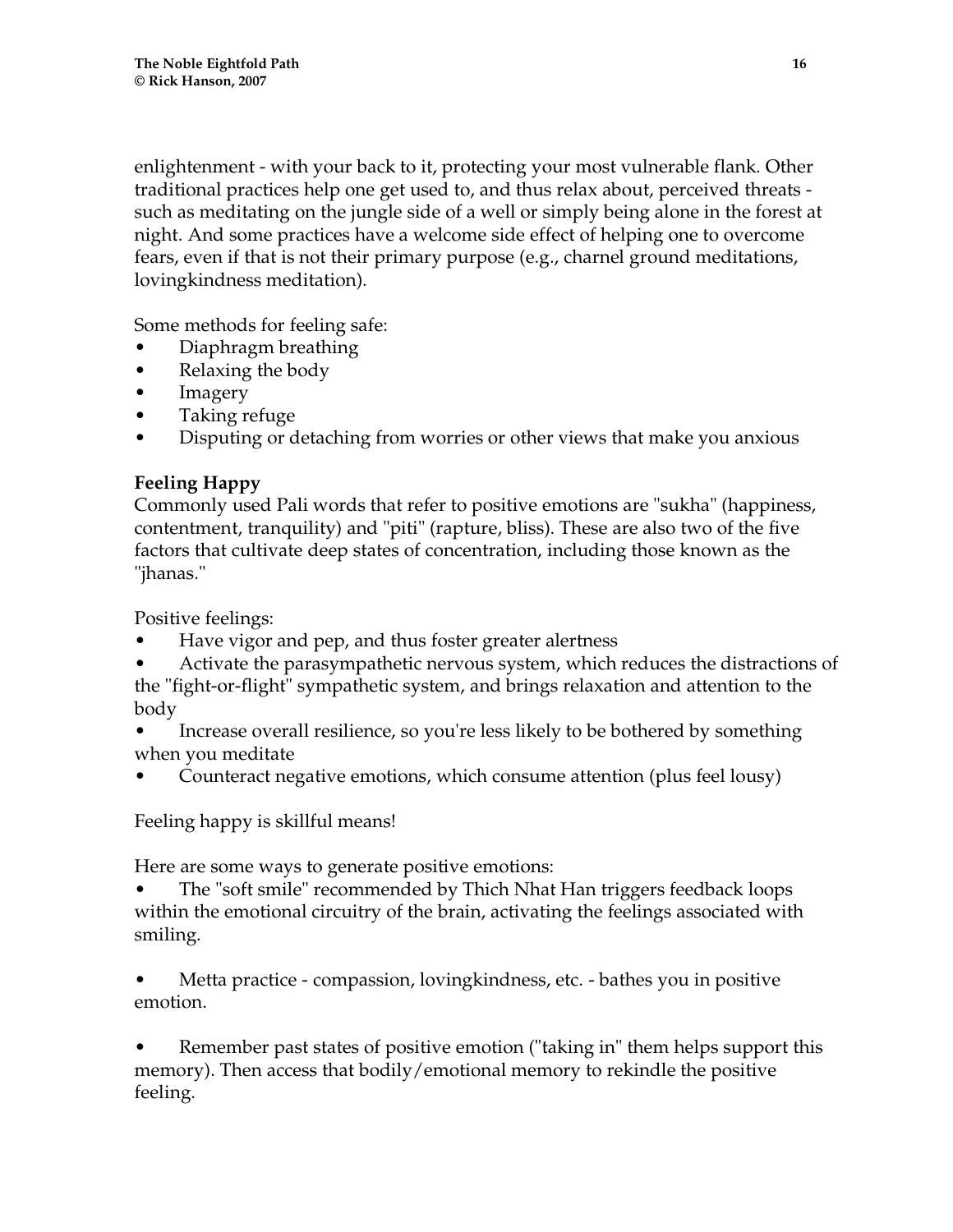# **Right Concentration**

## **Introduction**

Concentration is a natural ability that everyone has, and everyone can get increasingly better at it. It's like a muscle: by exercising it, you make it stronger.

To do that, alas, we must accept "failing" over and over again. For most people, especially those new to meditation, it is difficult to stay engaged with more than a few breaths in a row - or less! - without the mind wandering off to something else.

So it's especially important to find that middle way between being uncaring and being harsh with yourself. When your mind wanders, try not to be self-critical, but simply get back into full awareness of the next breath. It's not what happened in the past that matters but what you do now and now and now.

## **Benefits of concentration**

Cultivates the will.

Trains the mind to a greater steadiness, thus aiding both sila and insight.

Overcomes the hindrances (greed/lust, aversion, sloth and torpor, restlessness and remorse, and doubt). The deepest states of concentration known as "jhanas" or "samadhis," eliminate the hindrances for the temporary (i.e., impermanent) duration of the state; this is one of the rewards of the jhanas/samadhis.

Breeds conviction and faith: The deeper states of concentration are not ordinary states, and when you experience them, it becomes palpably clear that the fruits of practice include increasingly stable, profound, wonderful, joyous, magnificent conditions of the heart and mind.

## **Factors of concentration**

• Applying your attention - This is the deliberate focusing of attention on an object, whether a teacher's presentation, the sensations at the upper lip, or interesting stillness between two thoughts.

• Sustaining attention - This means staying with the object of attention. Sometimes the metaphor of rubbing is used, like two sticks rubbing together, staying in contact throughout. Sally Clough, a Spirit Rock teacher, combines applying and sustaining attention (especially applicable for the breath) into a single metaphor from ice skating: applying attention is like planting your foot, and sustaining it means gliding along; then at the end of the inhalation (for example), you plant your foot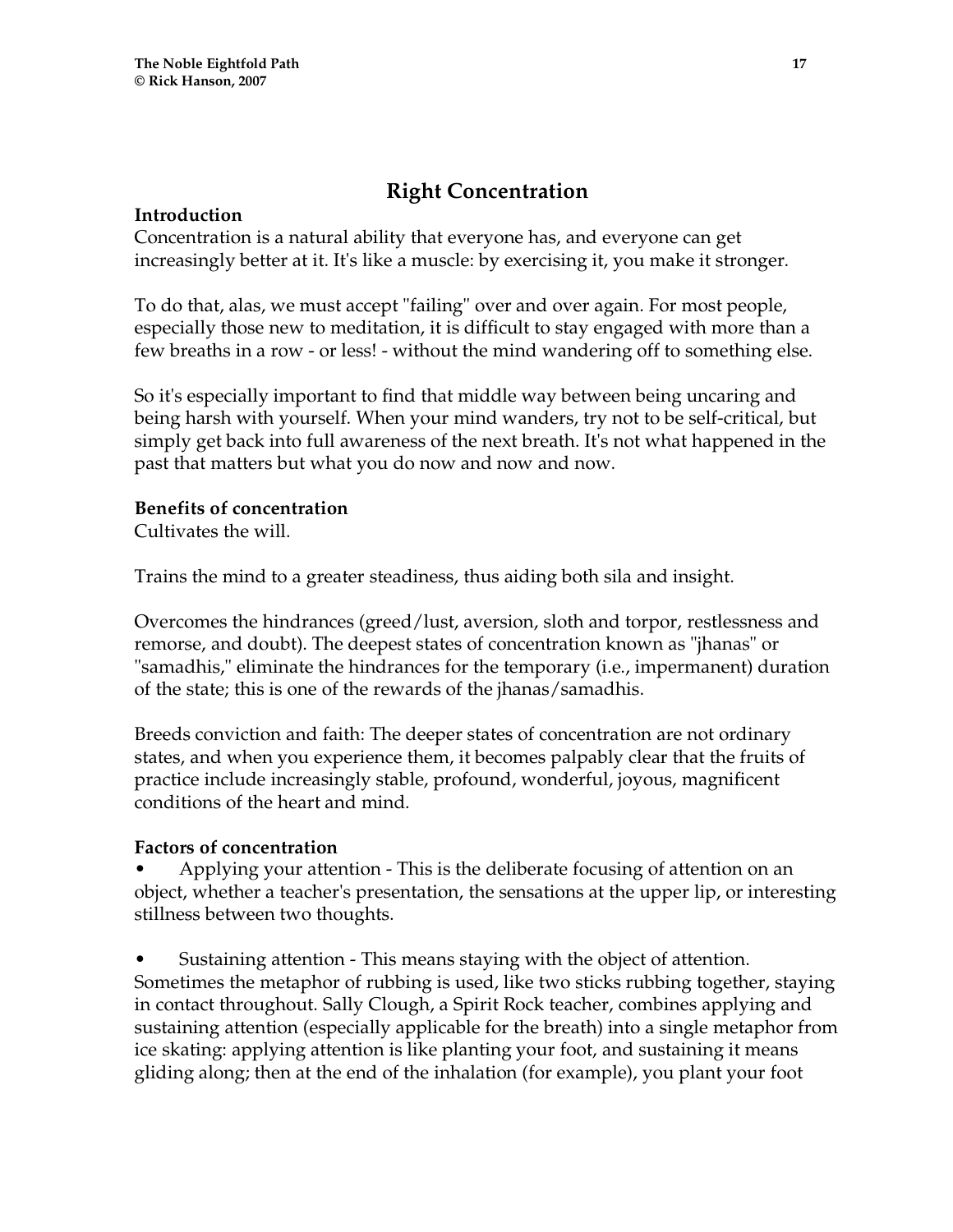again ( = focusing on the exhalation) and then glide along the length of the exhalation, staying in contact with every part of it.

• Rapture - A strong sense of bliss, often felt particularly in the body, often with an energizing, upwardly moving sense to it.

• Happiness - Also a definite, unmistakable feeling, that sometimes shades into a quality of contentment or perhaps tranquility.

• One-pointedness - This is the mind brought to singleness, in which there is a kind of unitary state in which all elements of experience are experienced as a whole; there is often a sense when this factor arises of a kind of ka-chunk, of all the pieces coming together.

 $\rightarrow$  These factors can vary in their intensity from sitting to sitting. In particular, the factor of rapture can be experienced over time as a bit jangly and too intense, and give way increasingly to the factor of happiness.

 $\rightarrow$  Try to register a clear sense of each factor, so that you know what it feels like and can find your way back to it again.

 $\rightarrow$  To an extent (and which usually grows with practice), you can invite, call up, or invoke each factor. Traditionally, you can say in your mind, "May rapture (or happiness, etc.) awaken (or arise, or be present)." If it comes, conditions are ripe. If it does not come, be patient and keep cultivating the causes of its arising and have faith that it will come.

 $\rightarrow$  Getting tense with yourself or impatient will not serve. Relaxation and happiness are the immediate causes of concentration. Striving is a form of clinging.

## **Access concentration**

This is a state in which the five factors are present, but you haven't yet tipped fully into the jhanas. Applying and sustaining attention take little effort; the mind is quite quiet, with thoughts apparent as discrete entities, coming and going; the body commonly feels both light and grounded. Get to know this state well so you can readily settle into it.

## **The jhanas**

These are progressively deeper and more subtle states of deep meditative absorption. There are four "form" jhanas, in which there is still a clear sense of ordinary physical reality. Then there are the four "formless attainments," which can - if the causes are ripe - culminate in Nibbana.